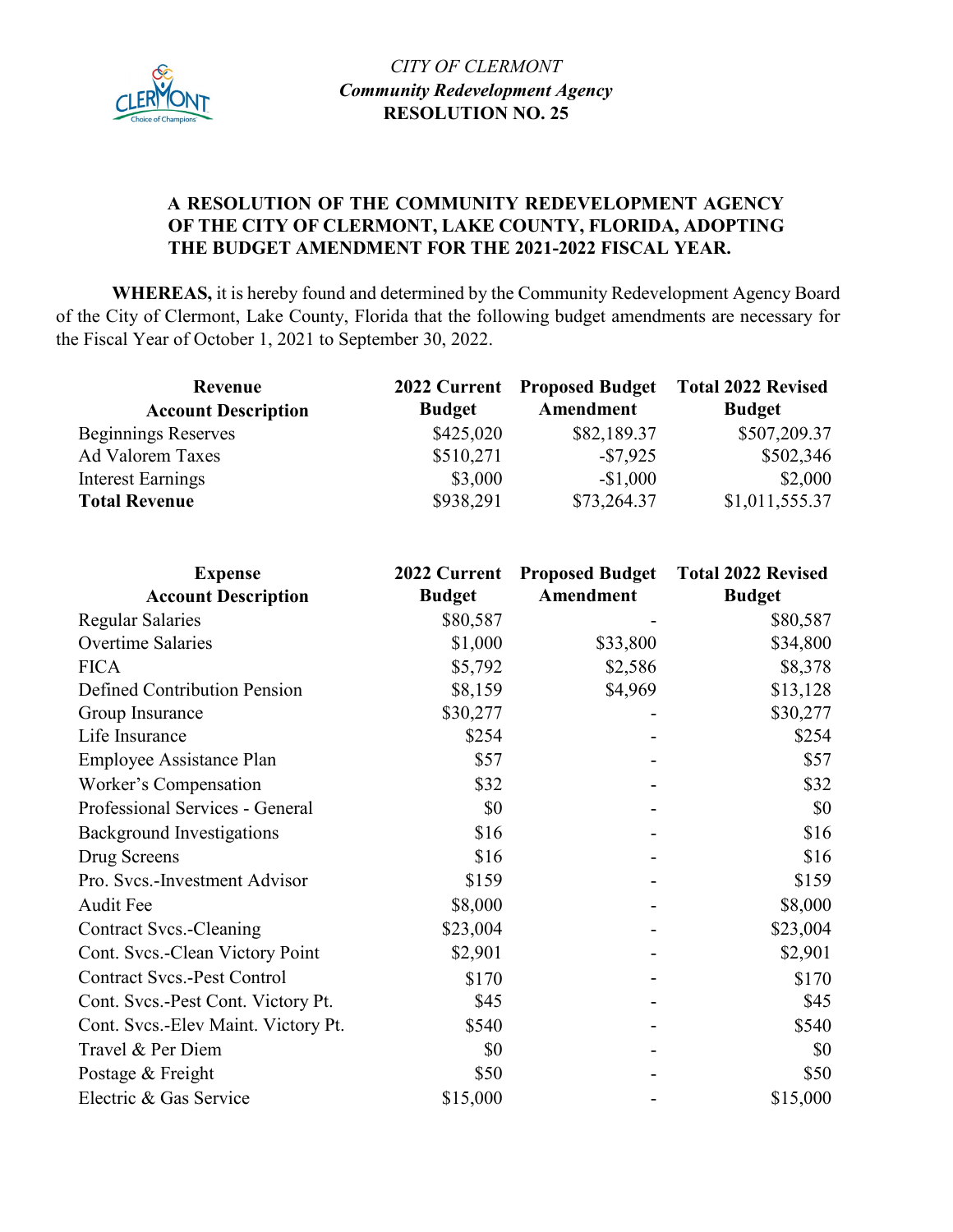

## *CITY OF CLERMONT Community Redevelopment Agency*  **RESOLUTION NO. 25**

| <b>Expense</b><br><b>Account Description</b>          | 2022 Current<br><b>Budget</b> | <b>Proposed Budget</b><br>Amendment | <b>Total 2022 Revised</b><br><b>Budget</b> |
|-------------------------------------------------------|-------------------------------|-------------------------------------|--------------------------------------------|
| Electric & Gas Svc. Victory Point                     | \$3,600                       |                                     | \$3,600                                    |
| Water & Sewer Service                                 | \$600                         |                                     | \$600                                      |
| Water & Sewer Svc. Victory Point                      | \$600                         |                                     | \$600                                      |
| Rentals-Equipment                                     | \$9000                        |                                     | \$9000                                     |
| Rentals-Land                                          | \$39,480                      |                                     | \$39,480                                   |
| <b>Commercial Insurance</b>                           | \$8,113                       |                                     | \$8,113                                    |
| Repair & Maint.-Buildings Victory Pt.                 | \$1,000                       |                                     | \$1,000                                    |
| Repair & Maintenance-Vehicles                         | \$0                           |                                     | \$0                                        |
| Repair & Maint.-Grounds Victory Pt.                   | \$500                         |                                     | \$500                                      |
| Repair & Maintenance-Sod                              | \$334                         |                                     | \$334                                      |
| Repair & Maint.-Sod Victory Point                     | \$135                         |                                     | \$135                                      |
| Repair & Maint-Fishing Piers Vict. Pt.                | \$500                         |                                     | \$500                                      |
| Repair & Maint.-Other-CRA Streetscp.                  | \$5,000                       |                                     | \$5,000                                    |
| Printing                                              | \$324                         |                                     | \$324                                      |
| Advertising                                           | \$23                          |                                     | \$23                                       |
| Promotion                                             | \$2,000                       |                                     | \$2,000                                    |
| <b>CRA</b> Events                                     | \$0                           |                                     | \$0                                        |
| CRA Events-Sips & Salsa                               | \$25,000                      |                                     | \$25,000                                   |
| <b>Aquatic Weed Control Victory Point</b>             | \$1,600                       |                                     | \$1,600                                    |
| <b>Bank Service Charges</b>                           | \$90                          |                                     | \$90                                       |
| Office Supplies                                       | \$0                           |                                     | \$0                                        |
| <b>Operating Supplies</b>                             | \$285                         |                                     | \$285                                      |
| <b>Operating Supplies Victory Point</b>               | \$432                         |                                     | \$432                                      |
| Gas & Oil                                             | \$0                           |                                     | \$0                                        |
| Tires & Batteries                                     | \$0                           |                                     | \$0                                        |
| Uniforms                                              | \$0                           |                                     | \$0                                        |
| Minor Equipment - CRA Streetscape                     | \$41,250                      |                                     | \$41,250                                   |
| Safety Equipment                                      | \$0                           |                                     | \$0                                        |
| <b>Safety Shoes</b>                                   | \$0                           |                                     | \$0                                        |
| Subscription & Dues                                   | \$1,000                       |                                     | \$1,000                                    |
| Training & Education                                  | \$1,400                       |                                     | \$1,400                                    |
| Capital Outlay-Land                                   | \$434,966                     | $-$178,090.63$                      | \$256,875.37                               |
| Capital Outlay-Other Improvement                      | \$15,000                      | $-$15,000$                          | \$0                                        |
| Capital Outlay-Boat Ramp Removal                      | \$0                           | \$75,000                            | \$75,000                                   |
| Cap. Out.-Pro. Svcs- Marina/Meet-me-<br>in-the-Middle | \$0                           | \$25,000                            | \$25,000                                   |
| Cap. Out.-Marina/Meet-me-in-the-<br>Middle            | \$0                           | \$125,000                           | \$125,000                                  |